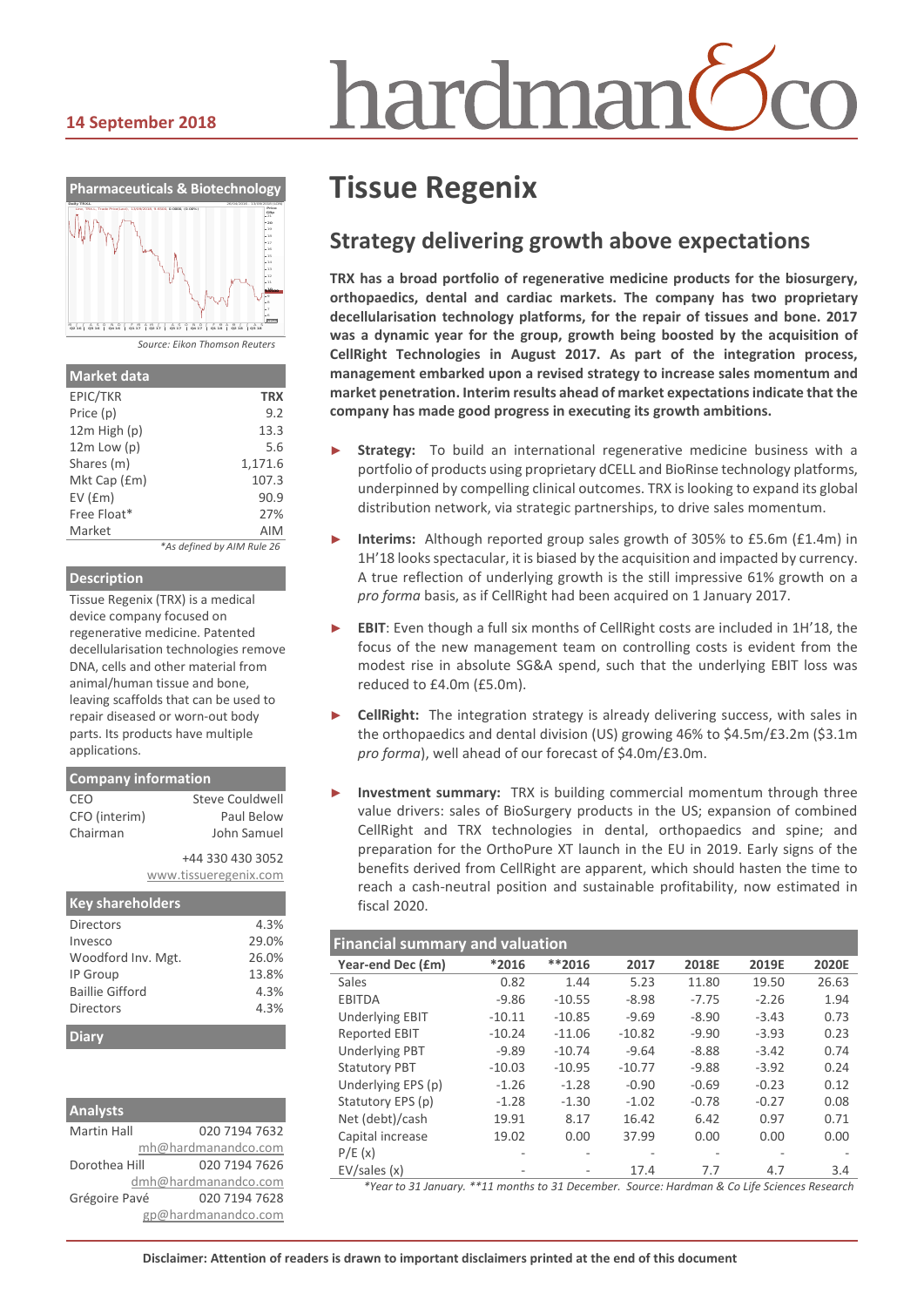## **Interim results**

TRX'S numbers for the six-month period to the end of June 2018 were the first to include the CellRight acquisition for a complete reporting period. Compared with our forecast sales growth of 33% to £5.1m against a *pro forma* figure for 1H'17, published on 2 August 20[1](#page-1-0)8<sup>1</sup>, sales grew 61% to £5.6m, significantly beating our expectations. This provides early evidence that the acquisition and the new growth strategy outlined in 2017 are gaining traction.

#### **Sales**

- ► **Group:** All three business areas contributed to growth during 1H'18. On a *pro forma* basis, as if CellRight had been acquired on 1 January 2017, the underlying group sales growth rate was an extremely strong 61% to £5.6m, from an estimated *pro forma* number of £3.9m for 1H'17. Reported growth was 305%.
- Biosurgery: Sales for the biosurgery division are derived from the DermaPure range in the US. In 1H'18, they grew 96% to \$2.09m/£1.48m (\$1.07m/£0.85m). Since launch, TRX has reported consistent half-year on half-year growth in DermaPure sales.
- ► **Orthopaedics:** Sales from the orthopaedics division increased 46% to \$4.53m/£3.21m in 1H'18 compared with a *pro forma* number for CellRight in 1H'17 of \$3.1m/£2.5m. Both sub-divisions contributed to this performance, with orthopaedic and dental products generating growth of 51% and 31%, respectively.
- GBM-V: Sales through the jv in Germany grew 67% to €1.01m/£0.89m (€0.61m/£0.52m) in 1H'18, driven by an increasing demand for products and by the resolution of some raw material supply issues in 2017.

| 1H'17 pro forma vs. 1H'18                                               |                       |              |                  |  |  |  |
|-------------------------------------------------------------------------|-----------------------|--------------|------------------|--|--|--|
| <b>Business unit</b>                                                    | 1H'17 pro forma sales | 1H'18        | pro forma growth |  |  |  |
| Orthopaedics                                                            | \$3.1m/E2.5m          | \$4.5m/£3.2m | $+46%$           |  |  |  |
| Group                                                                   | £3.9m                 | £5.6m        | $+61%$           |  |  |  |
| Dro forma: octimatos as if CollDiabt acquisition made on 1 Ianuary 2017 |                       |              |                  |  |  |  |

*Pro forma: estimates as if CellRight acquisition made on 1 January 2017 Source: Hardman & Co Life Sciences Research*

### **Underlying EBIT**

The acquisition of CellRight not only provided management with the opportunity to seek cost savings through integration, but also allowed the company to build its brand strategy and grow its global distribution network. The margin lost through using distributors is being offset by fast sales growth and lower internal (e.g. commission) costs – this was evident from the SG&A costs in 1H'18, which increased only 22% compared with those in 1H'17, despite the inclusion of CellRight. Our forecast SGA costs included the -£0.5m legal fees – although these were treated as exceptional costs by the company in 1H'18, reported SGA in 1H'18 still beat our forecasts by £0.6m.

Therefore, underlying EBIT losses were £1.4m better than forecast (when excluding the legal fees from SGA) at £4.0m, a 20% improvement on the comparable period.

<span id="page-1-0"></span> [<sup>1</sup>http://www.hardmanandco.com/docs/default-source/company-docs/tissue-regenix-](http://www.hardmanandco.com/docs/default-source/company-docs/tissue-regenix--documents/02.08.18-1h18-preview-organic-plus-inorganic-growth.pdf) [documents/02.08.18-1h18-preview-organic-plus-inorganic-growth.pdf](http://www.hardmanandco.com/docs/default-source/company-docs/tissue-regenix--documents/02.08.18-1h18-preview-organic-plus-inorganic-growth.pdf)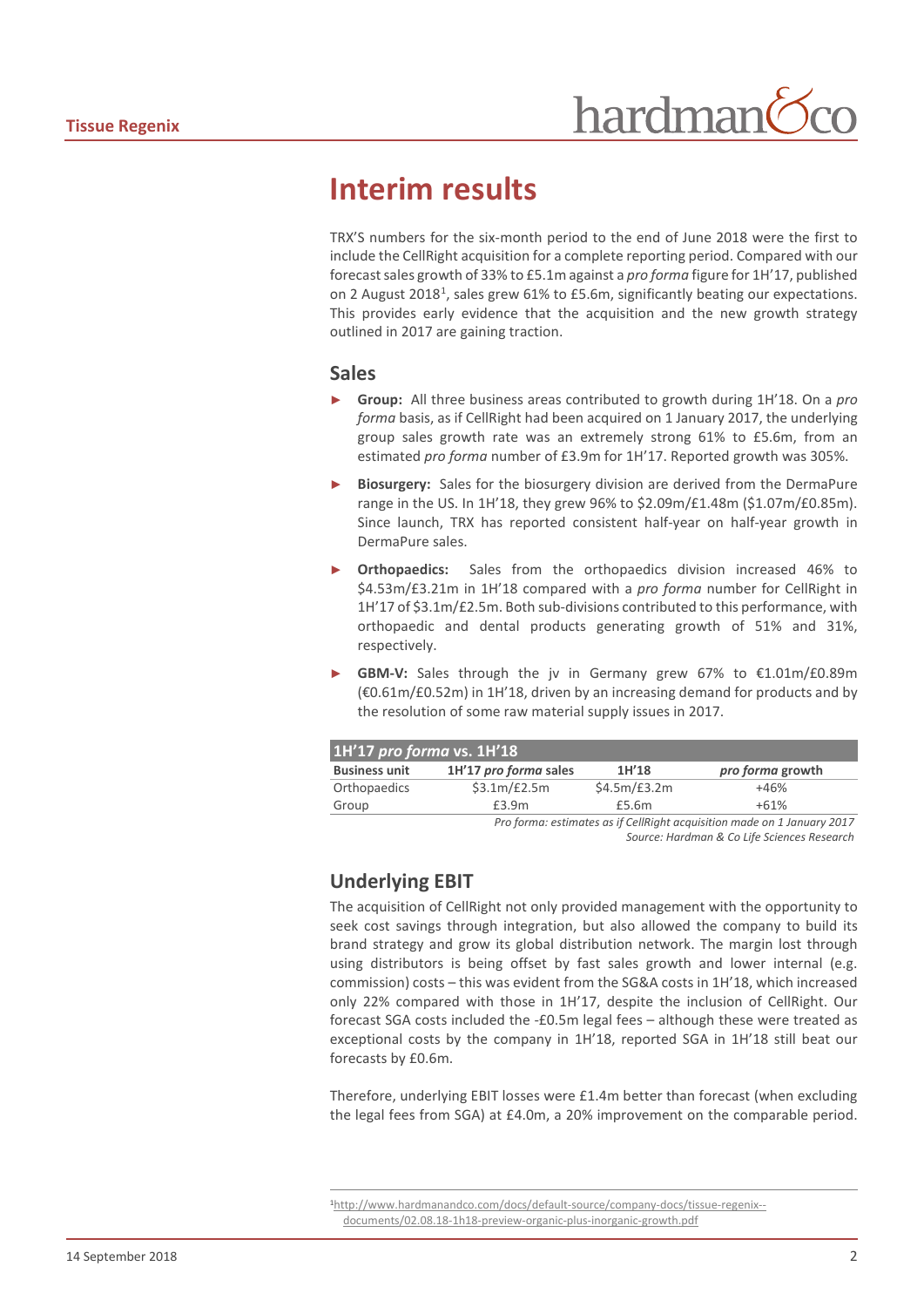## hardman  $\overline{O}$

This trend is expected to continue, with the company reaching a cash-neutral position and sustainable profitability, anticipated by the end of 2020.

| Summary of actual vs. forecast results, 1H'18 vs. 1H'17 |         |         |         |            |              |  |  |  |
|---------------------------------------------------------|---------|---------|---------|------------|--------------|--|--|--|
| Half-year to June (£m)                                  | 1H'17   | 1H'18   | Growth  | 1H'18      | <b>Delta</b> |  |  |  |
|                                                         | actual  | actual  |         | forecast   | Δ            |  |  |  |
| <b>Biosurgery</b>                                       | 0.85    | 1.48    | *96%    | 1.11       | $+0.37$      |  |  |  |
| Orthopaedics                                            | 0.00    | 3.21    | **46%   | 2.73       | $+0.48$      |  |  |  |
| GBM-V                                                   | 0.52    | 0.89    | $*67%$  | 0.76       | $+0.13$      |  |  |  |
| Group sales                                             | 1.38    | 5.57    | $**61%$ | 4.60       | $+0.97$      |  |  |  |
| COGS                                                    | $-0.51$ | $-2.45$ | 382%    | $-2.20$    | $-0.25$      |  |  |  |
| SG&A                                                    | $-4.43$ | $-5.40$ | 22%     | $-6.50***$ | $+1.10$      |  |  |  |
| R&D                                                     | $-1.45$ | $-1.75$ | 21%     | $-1.77$    | $-0.02$      |  |  |  |
| <b>Underlying EBIT</b>                                  | $-5.01$ | $-4.02$ | $+20%$  | $-5.87$    | $+1.85$      |  |  |  |
| <b>Underlying PBT</b>                                   | $-4.99$ | $-4.02$ | $+19%$  | $-5.86$    | $+1.84$      |  |  |  |
| <b>Reported PBT</b>                                     | $-5.43$ | -4.84   | $+11%$  | $-5.91$    | $+1.07$      |  |  |  |
| U/lying basic EPS $(p)$                                 | $-0.57$ | $-0.32$ | $+44%$  | $-0.47$    | $+0.15$      |  |  |  |
| Statutory basis EPS (p)                                 | $-0.63$ | $-0.39$ | +38%    | $-0.47$    | $+0.08$      |  |  |  |
| Net cash                                                | 3.61    | 12.22   |         | 10.65      | $+1.57$      |  |  |  |

*\*CER growth; \*\*CER growth versus pro forma figure;* 

*\*\*\*includes £0.5m legal fees (treated as exceptional in reported numbers)*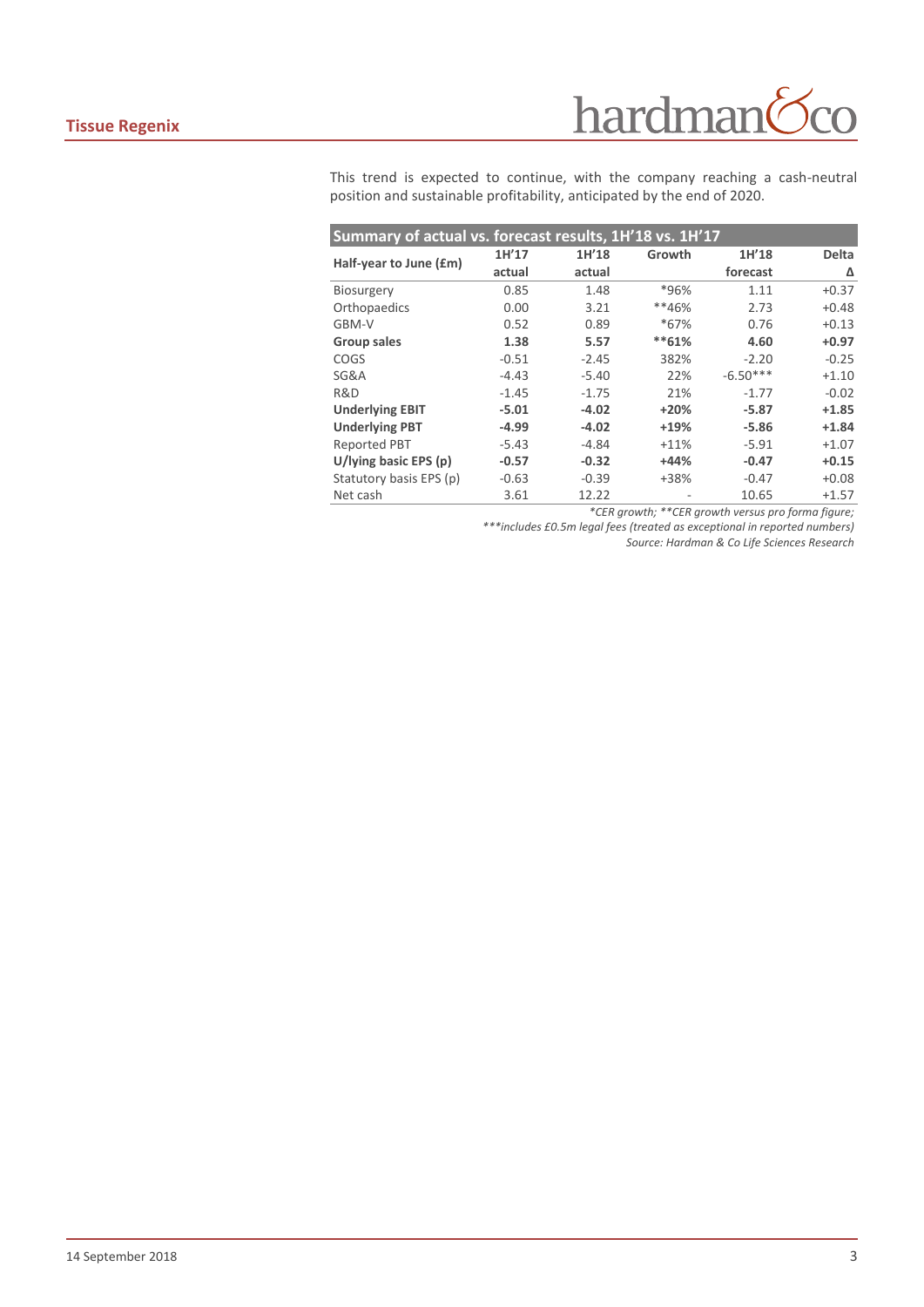# **Operational update**

## **Biosurgery**

The TRX BioSurgery operating division wasrebranded and launched in February 2018 as part of the company's commercial strategy to focus on three operating divisions – the others are orthopaedics (including dental) and cardiac – and to signify the progression of DermaPure from traditional advanced wound care applications to acute surgical applications. This, and the other BioSurgery brands in development, are based on TRX's dCELL soft tissue technology.

#### *DermaPure access increasing*

The DermaPure product line was developed originally for advanced wound care. However, surgeons specialising in orthopaedic trauma and urogynaecology have been adopting DermaPure as an innovative solution in these areas. This has been facilitated by an improvement in the range of product sizes, making the product more competitive. As part of the renewed focus on driving sales momentum and market penetration, this growth opportunity is being harnessed through an exclusive partnership with ARMS Medical, a specialist distributer in urogynaecology in the US, made during 1H'18, which did provide a boost to sales.

This has allowed TRX to focus on its direct sales in, and Group Purchasing Organisation (GPO) coverage of, the wound, plastics, orthopaedics and general surgery markets. GPO agreements were strengthened further in 1H'18, with an additional three-year contract signed with Premier, Inc., maintaining TRX's access to the inpatient market. Key is DermaPure's health economic advantages, which centre on its single application in many hospital settings, and which have boosted demand and the division's 96% organic revenue growth. These value advantages were recognised by TRX receiving the 'Supplier Horizon Award' at Premier's Breakthrough conference in June 2018.



#### *Integration with CellRight*

The half-year performance was underpinned by the success already made in the integration of CellRight with TRX. Several steps in this process have been completed ahead of schedule, including transfer of DermaPure manufacturing from third-party manufacturing at CTS to the CellRight facility in Texas, from which sales of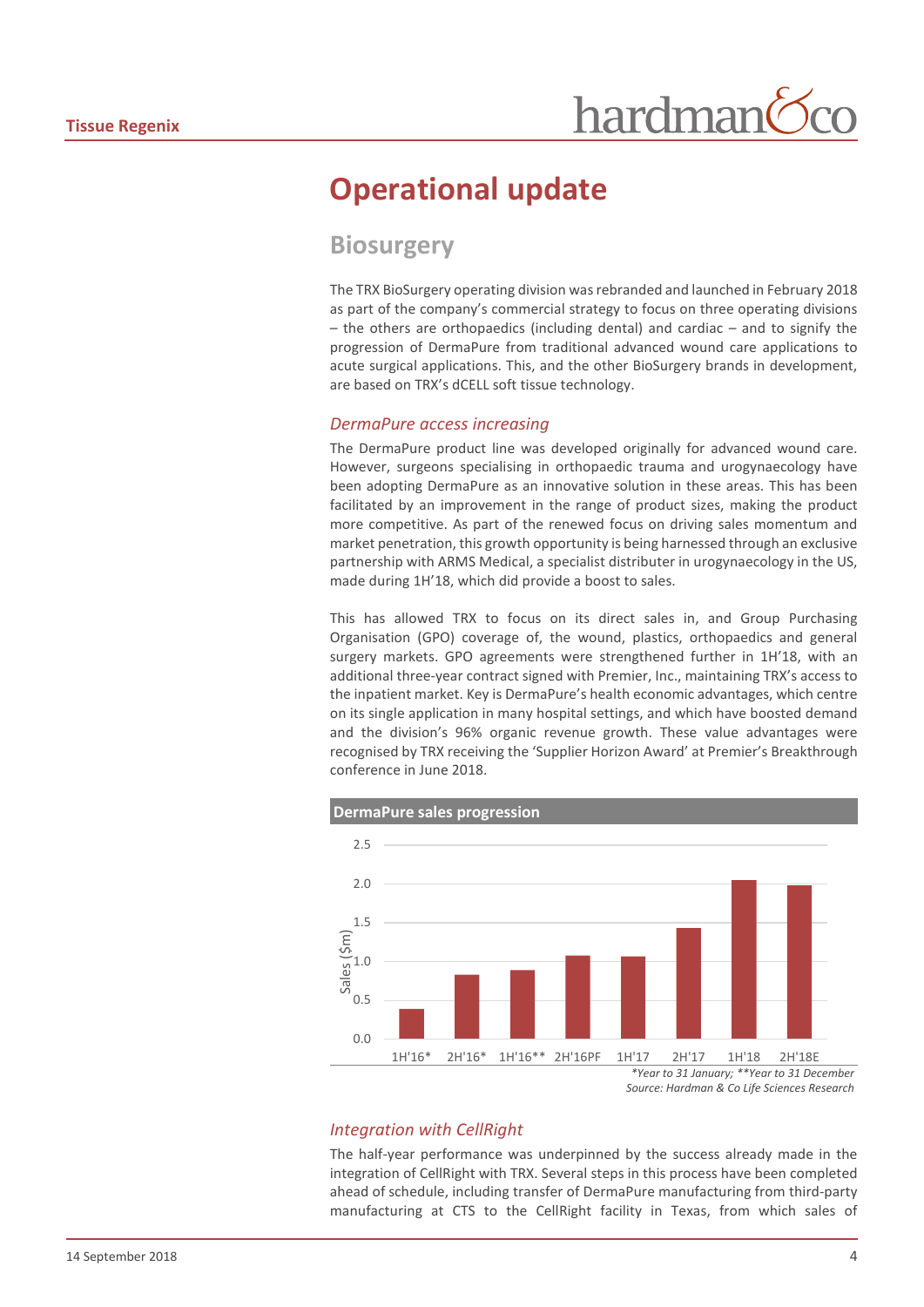DermaPure products have already been achieved. This gives TRX full control of the end-to-end manufacturing process, and the manufacture of additional products in the portfolio. Moreover, process enhancements have been achieved already that have increased the shelf-life of DermaPure from two to three years.

#### *SurgiPure XD*

SurgiPure is a reconstructive tissue matrix made from xenograft dermis. It is intended for use as a soft tissue patch for reinforcement of soft tissue, and for surgical repair of tissue membranes. SurgiPure received 510(k) clearance from the FDA. The company has undertaken manufacture of the first commercial batch at the Leeds facility and constructed its commercial roll-out plan for penetration of the US market, ready for launch.

## **Orthopaedics and Dental**

CellRight was acquired on 8 August 2017, adding the BioRinse bone decellularisation platform to the group's existing offering in orthopaedics. The orthopaedics and dental operating division includes, therefore, the dCELL orthopaedics developmentstage portfolio (e.g. OrthoPure XT), in addition to the BioRinse orthopaedic and dental range of products.

In terms of the BioRinse portfolio, TRX signed a long-term, multi-year distribution agreement with specialist orthopaedic surgical solutions distributer, Arthrex, in the US, with three products taken under the Arthrex original equipment manufacturer (OEM) brand 'Allosync'. This will increase US surgeons' access to osteobiologic products for use in orthopaedic, spine and foot & ankle procedures.

#### *Integration with US CellRight*

TRX was successful in achieving a Human Tissue Authority (HTA) licence in June 2018, which allows the company to import the BioRinse products into the UK. In order to commercialise these, TRX also signed a distribution agreement with Pennine Healthcare, a specialist orthopaedic distributer based in the UK. It is in discussions with additional partners for other key countries. Together, these provide a foundation for future expansion into EU countries.

The orthopaedics business has made a good start to the year, following some new dental product launches and a smooth integration process, which has resulted in underlying sales increasing 46% compared with *pro forma* sales in 1H'17, and a steady half-year on half-year progression.

#### *Upcoming events*

In 2H'18, the first sales look set to be achieved as part of the Pennine distribution agreement in the UK, and management expects to announce further agreements in Europe. TRX will be completing the OrthoPure XT trial with two-year follow-up data.

For dental, the company expects to announce a significant US distribution partner, and is looking for other market opportunities through geographical expansion.

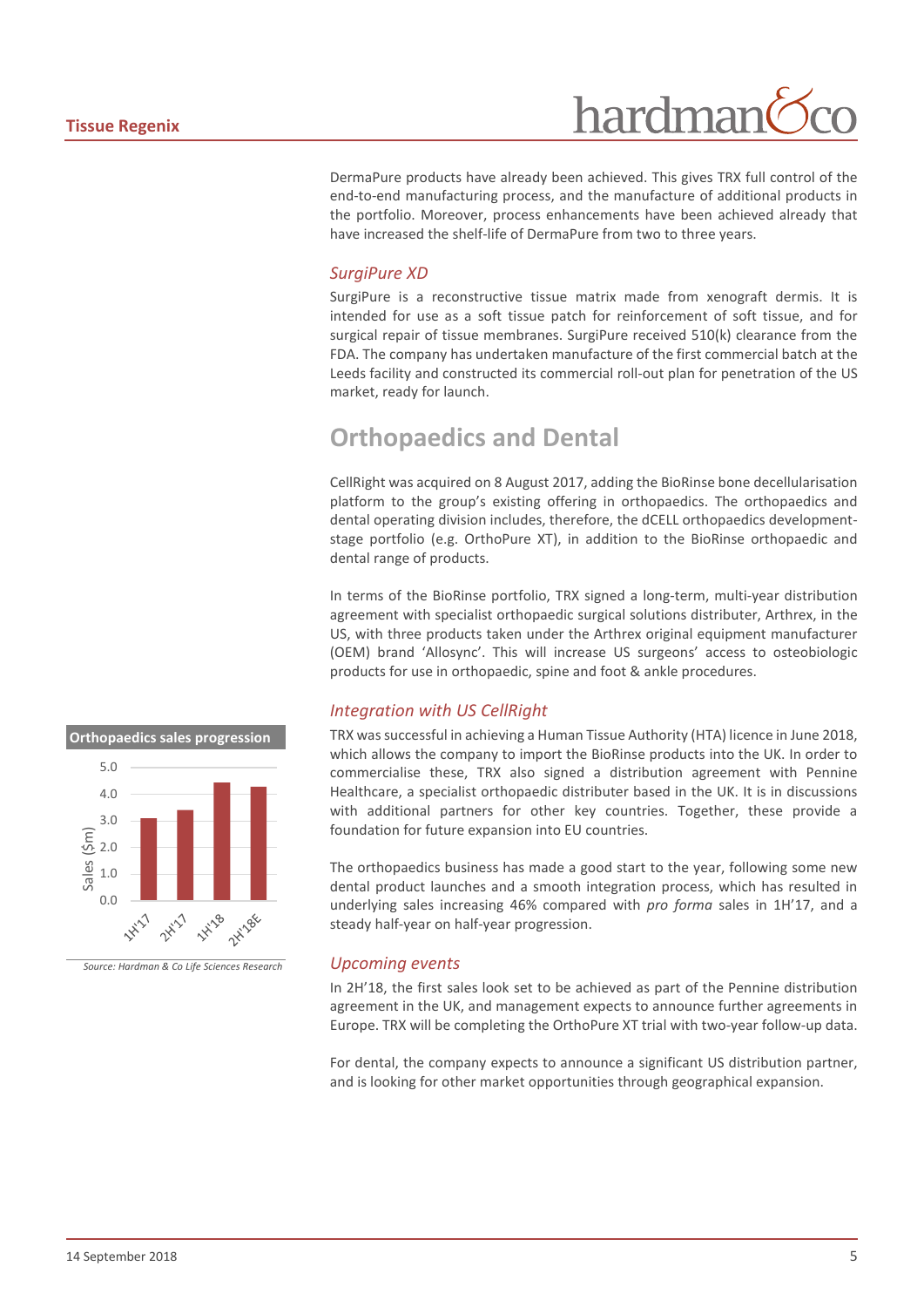

**GBM-V, Rostock, Germany**

*Source: Tissue Regenix*

## **Cardiac (GBM-V)**

The JV in Germany is continuing to make very good progress, driven largely by solid demand for cornea tissue. Underlying sales grew 67% in 1H'18 to £0.9m (£0.5m). GBM-V is a non-profit organisation, and any profits generated on the marketing side will be re-invested into other parts of the business – for example into any required capital expenditure.

The investment will be used to support a number of events in the next two years. Notable among these will be a regulatory submission to obtain a manufacturing licence for CardioPure in 2019, towards marketing authorisation in 2020.

### **News flow**

- **OrthoPure XT data:** Two-year clinical data for OrthoPure XT are expected by the end of this month (September 2018), which will strengthen the application for CE mark in the EU, anticipated to be submitted by the end of 2018. Commercialisation is planned for 1H'19.
- SurgiPure launch: Now that 510(k) clearance has been achieved, a 'soft' launch in the US for hernia repair via the biosurgery division will be initiated imminently.
- ► **Further strategic partnerships:** In line with the expected expansion of coverage within countries and additional country launches, further strategic partnership agreements are expected within the next six months.
- **New CFO:** Gareth Jones will join the company in 4Q'18.
- **DermaPure clinical data programme:** A 100 patient prospective observational clinical trial for DermaPure in orthopaedic trauma and a second trial in urogynaecology with ARMS medical are under consideration.
- **Cash breakeven:** The company is committed to achieving breakeven in 2020. The acceleration of revenue growth will be supported by the ongoing efficiency initiatives within the R&D portfolio and BioSurgery infrastructure, and at the Leeds operational site with respect to manufacturing enhancements.
- Cardiac: Marketing authorisation is on track for 2020, with regulatory submission for a manufacturing licence for CardioPure at the GBM-V tissue bank expected in 2019.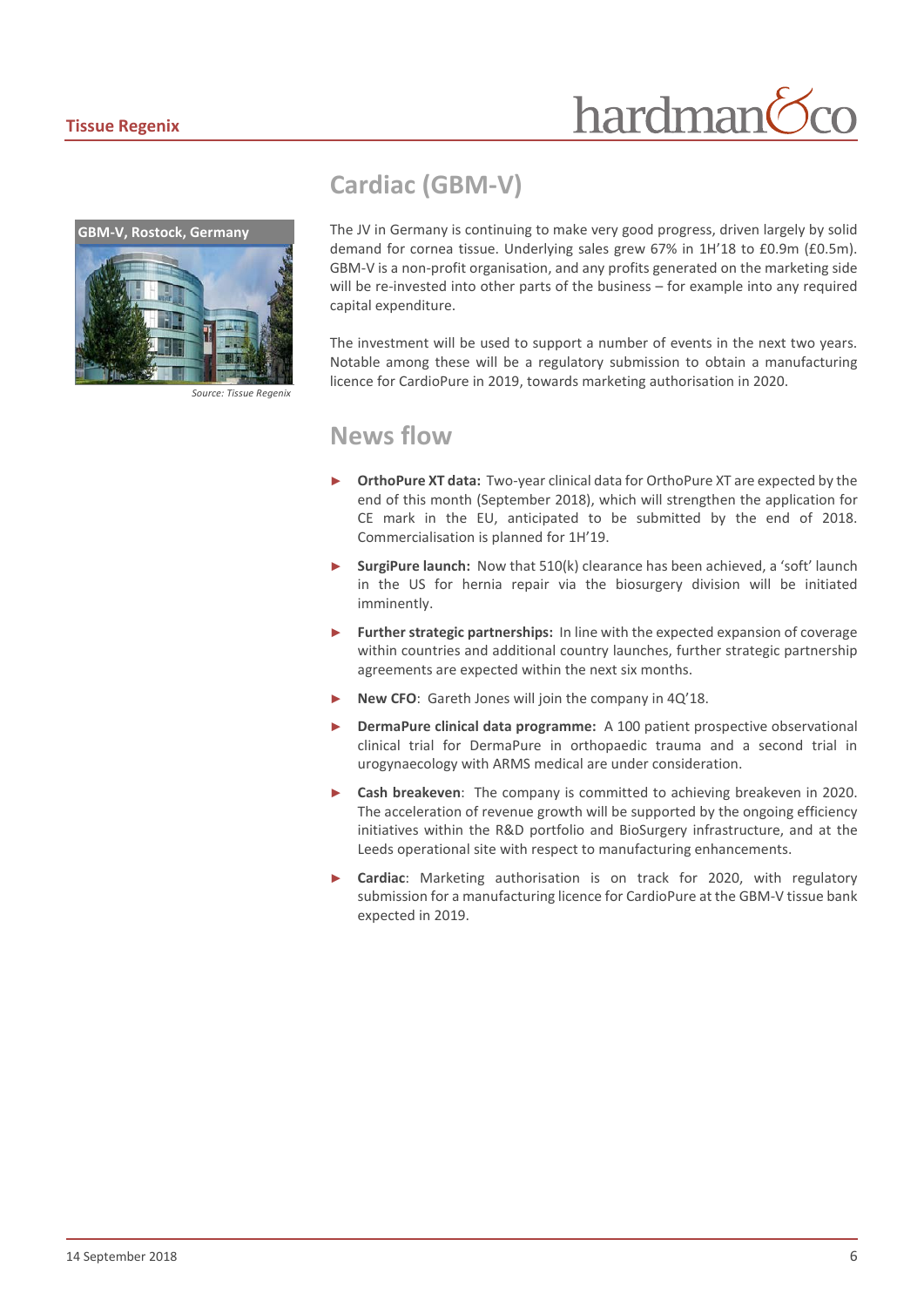# **Financial forecasts**

#### **Summary – half years**

- ► **Sales:** Steady half-year on half-year group sales growth, driven by all business units, including in the US, the GBM-V tissue bank in Europe, and now Orthopaedics in the US (CellRight).
- ► **Orthopaedics:** Currently, all sales for the orthopaedics business are in the US. 2H'17 contains only five months of CellRight sales, which alters the reported half-year growth pattern.
- ► **SG&A:** A full six months of CellRight costs are included in 1H'18. The EBITDA loss temporarily increases in 2H'18, due to ongoing integration costs.

| Year-end Dec (£m)<br>1H'17<br>2H'17<br>1H'18<br>1.251<br>1.386<br>GBP:USD<br>1.327<br>1.48<br>0.85<br>1.08<br>Biosurgery<br>Orthopaedics<br>0.00<br>2.17<br>3.21 | <b>2H'18E</b><br>1.192<br>1.66<br>3.61 |
|------------------------------------------------------------------------------------------------------------------------------------------------------------------|----------------------------------------|
|                                                                                                                                                                  |                                        |
|                                                                                                                                                                  |                                        |
|                                                                                                                                                                  |                                        |
|                                                                                                                                                                  |                                        |
| GBM-V<br>0.52<br>0.61<br>0.89                                                                                                                                    | 0.95                                   |
| <b>Group sales</b><br>1.38<br>3.86<br>5.57                                                                                                                       | 6.23                                   |
| COGS<br>$-0.51$<br>$-2.12$<br>$-2.45$                                                                                                                            | $-2.71$                                |
| 0.87<br><b>Gross profit</b><br>1.74<br>3.12                                                                                                                      | 3.52                                   |
| 56.0%<br>Gross margin<br>63.1%<br>45.1%                                                                                                                          | 56.5%                                  |
| SG&A<br>$-4.43$<br>$-5.18$<br>$-5.40$                                                                                                                            | $-6.15$                                |
| R&D<br>$-1.24$<br>$-1.45$<br>$-1.75$                                                                                                                             | $-2.25$                                |
| <b>Underlying EBITDA</b><br>$-4.80$<br>$-4.41$<br>$-3.47$                                                                                                        | $-4.27$                                |
| Depreciation<br>$-0.21$<br>$-0.27$<br>$-0.28$                                                                                                                    | $-0.28$                                |
| Amortisation<br>0.00<br>0.00<br>$-0.27$                                                                                                                          | $-0.33$                                |
| Other income<br>0.00<br>0.00<br>0.00                                                                                                                             | 0.00                                   |
| <b>Underlying EBIT</b><br>$-5.01$<br>$-4.02$<br>$-4.68$                                                                                                          | $-4.88$                                |
| Share-based costs<br>$-0.14$<br>0.11<br>$-0.21$                                                                                                                  | $-0.29$                                |
| <b>Exceptional items</b><br>$-0.30$<br>$-0.80$<br>$-0.50$                                                                                                        | 0.00                                   |
| Statutory operating profit<br>$-5.44$<br>$-5.37$<br>$-4.74$                                                                                                      | $-5.17$                                |
| Net interest<br>0.00<br>0.00<br>0.00                                                                                                                             | 0.00                                   |
| Other<br>0.02<br>0.03<br>0.00                                                                                                                                    | 0.02                                   |
| $-4.99$<br>$-4.65$<br>Pre-tax profit<br>$-4.02$                                                                                                                  | $-4.86$                                |
| Extraordinary items<br>0.00<br>0.00<br>0.00                                                                                                                      | 0.00                                   |
| Reported pre-tax<br>$-5.43$<br>$-5.34$<br>$-4.84$                                                                                                                | $-5.04$                                |
| 0.66<br>0.66<br>Tax payable/credit<br>0.31                                                                                                                       | 0.66                                   |
| <b>Underlying net income</b><br>$-4.33$<br>$-3.99$<br>$-3.72$                                                                                                    | $-4.20$                                |
| Statutory net income<br>$-4.77$<br>$-4.68$<br>$-4.54$                                                                                                            | $-4.38$                                |
|                                                                                                                                                                  |                                        |
| Ordinary 0.5p shares:                                                                                                                                            |                                        |
| Weighted average (m)<br>760.7<br>1,080.3<br>1,171.5                                                                                                              | 1,170.8                                |
| $-0.37$<br>Underlying basic EPS (p)<br>$-0.57$<br>$-0.32$                                                                                                        | $-0.36$                                |
| Statutory basic EPS (p)<br>$-0.39$<br>$-0.63$<br>$-0.43$                                                                                                         | $-0.37$                                |
|                                                                                                                                                                  |                                        |
| 3.61<br>16.42<br>12.22<br>Net cash<br>Source: Hardman & Co Life Sciences Research                                                                                | 6.42                                   |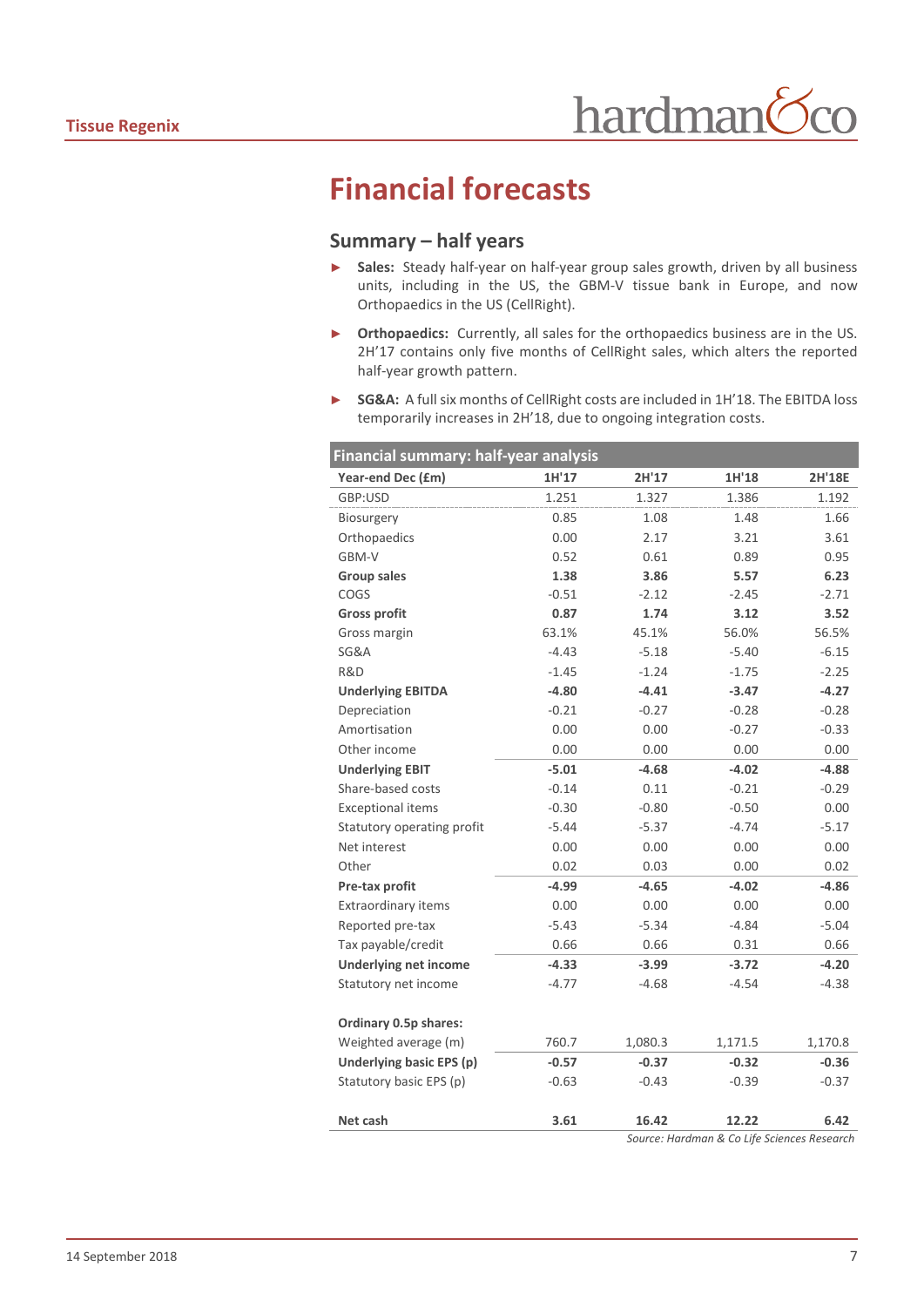## **Profit & Loss**

- ► **Gross margin:** There will be volatility over the forecast period. On the one hand, underlying costs will initially rise because of CellRight and GBM-V, but, countering this, DermaPure margins are on a rising trend.
- ► **SG&A:** In the short term, administration costs will rise, with CellRight included for a full 12 months in 2018 and aligning senior management remuneration packages. In addition, a reduction in in-house salesman commissions on DermaPure will take time to adjust fully.

| Profit & Loss account        |          |          |          |          |          |          |
|------------------------------|----------|----------|----------|----------|----------|----------|
| Year-end Dec (£m)            | *2016    | $**2016$ | 2017     | 2018E    | 2019E    | 2020E    |
| GBP:USD                      | 1.523    | 1.347    | 1.289    | 1.289    | 1.289    | 1.289    |
| <b>Sales</b>                 | 0.82     | 1.44     | 5.23     | 11.80    | 19.50    | 26.63    |
| COGS                         | $-0.15$  | $-0.73$  | $-2.63$  | $-5.16$  | $-7.86$  | $-10.55$ |
| <b>Gross profit</b>          | 0.66     | 0.71     | 2.61     | 6.64     | 11.65    | 16.08    |
| Gross margin                 | 81.1%    | 49.2%    | 49.8%    | 56.3%    | 59.7%    | 60.4%    |
| <b>SG&amp;A</b>              | $-7.09$  | $-8.44$  | $-9.61$  | $-11.55$ | $-11.58$ | $-12.05$ |
| R&D                          | $-3.68$  | $-3.13$  | $-2.69$  | $-4.00$  | $-3.50$  | $-3.30$  |
| <b>Underlying EBITDA</b>     | $-9.86$  | $-10.55$ | $-8.98$  | $-7.75$  | $-2.26$  | 1.94     |
| Depreciation                 | $-0.25$  | $-0.30$  | $-0.48$  | $-0.56$  | $-0.58$  | $-0.60$  |
| Amortisation                 | 0.00     | 0.00     | $-0.23$  | $-0.60$  | $-0.60$  | $-0.60$  |
| Other income                 | 0.00     | 0.00     | 0.00     | 0.00     | 0.00     | 0.00     |
| <b>Underlying EBIT</b>       | $-10.11$ | $-10.85$ | $-9.69$  | $-8.90$  | $-3.43$  | 0.73     |
| Share-based costs            | $-0.14$  | $-0.21$  | $-0.03$  | $-0.50$  | $-0.50$  | $-0.50$  |
| <b>Exceptional items</b>     | 0.00     | 0.00     | $-1.10$  | $-0.50$  | 0.00     | 0.00     |
| Statutory operating profit   | $-10.24$ | $-11.06$ | $-10.82$ | $-9.90$  | $-3.93$  | 0.23     |
| Net interest                 | 0.21     | 0.11     | 0.05     | 0.02     | 0.01     | 0.00     |
| Pre-tax profit               | $-9.89$  | $-10.74$ | $-9.64$  | $-8.88$  | $-3.42$  | 0.74     |
| <b>Extraordinary items</b>   | 0.00     | 0.00     | 0.00     | 0.00     | 0.00     | 0.00     |
| Reported pre-tax             | $-10.03$ | $-10.95$ | $-10.77$ | $-9.88$  | $-3.92$  | 0.24     |
| Tax payable/credit           | 0.53     | 1.03     | 1.35     | 0.80     | 0.70     | 0.66     |
| <b>Underlying net income</b> | $-9.37$  | $-9.71$  | $-8.29$  | $-8.08$  | $-2.72$  | 1.40     |
| Statutory net income         | $-9.50$  | $-9.92$  | $-9.42$  | $-9.08$  | $-3.22$  | 0.90     |
|                              |          |          |          |          |          |          |
| <b>Ordinary 0.5p shares:</b> |          |          |          |          |          |          |
| Period-end (m)               | 760.1    | 760.1    | 1,171.0  | 1,171.7  | 1,172.7  | 1,173.7  |
| Weighted average (m)         | 743.2    | 760.1    | 920.5    | 1,171.2  | 1,172.2  | 1,173.2  |
| Fully-diluted (m)            | 784.7    | 806.6    | 960.8    | 1,211.5  | 1,212.5  | 1,213.5  |
|                              |          |          |          |          |          |          |
| Underlying basic EPS (p)     | $-1.26$  | $-1.28$  | $-0.90$  | $-0.69$  | $-0.23$  | 0.12     |
| Statutory basic EPS (p)      | $-1.28$  | $-1.30$  | $-1.02$  | $-0.78$  | $-0.27$  | 0.08     |
| U/I fully-diluted EPS (p)    | $-1.19$  | $-1.20$  | $-0.86$  | $-0.67$  | $-0.22$  | 0.12     |
| Stat. fully-diluted EPS (p)  | $-1.21$  | $-1.23$  | $-0.98$  | $-0.75$  | $-0.27$  | 0.07     |
| DPS (p)                      | 0.0      | 0.0      | 0.0      | 0.0      | 0.0      | 0.0      |

*\*Year to 31 January, \*\*11 months to 31 December*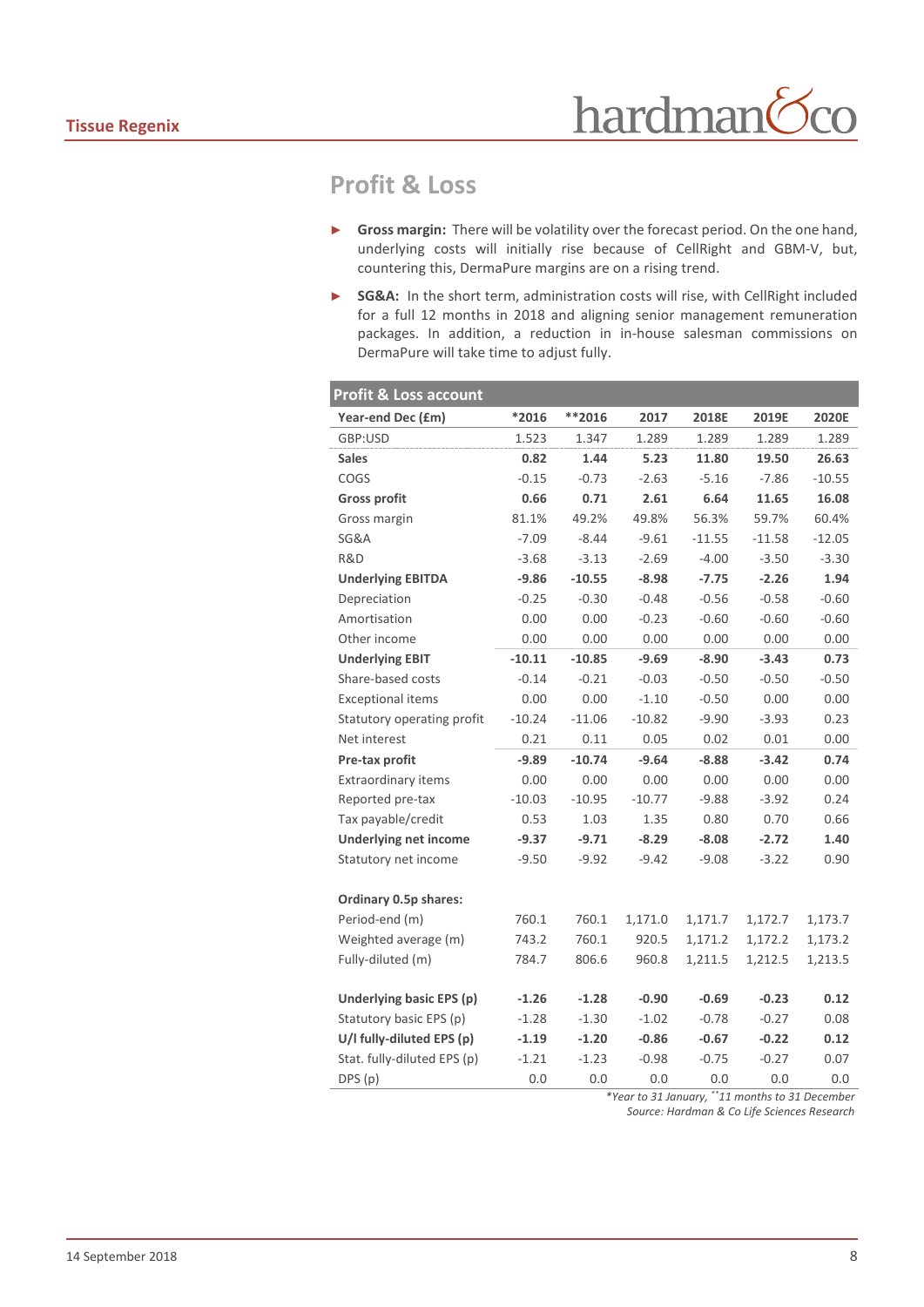## **Balance sheet**

- **R&D:** A modest amount of R&D investment in products that have received regulatory approval is capitalised and included in intangible assets, which will then be amortised in line with IAS38 once the product is launched.
- ► **Capitalised R&D:** Our stated capitalised R&D in the balance sheet is to allow for the calculation of ROIC, which is based on NOPLAT divided by invested capital, both of which require written-off R&D to be added back and amortised.
- Future funding: Forecasts simply show the effect of the cashflow statement on the cash position. At the end of fiscal 2019E, there appears to be a modest (ca. £0.97m) net cash position, which falls to ca.£0.71m in fiscal 2020E. In the event that there is good sales traction, management might take on some debt to fund the working capital requirements. On the other hand, if progress is very rapid and there needs to be additional investment in manufacturing capacity, then it is likely that a further capital increase will be sought. At this stage, we believe management will retain as much flexibility as possible.

| <b>Balance sheet</b>                     |         |          |         |         |         |         |  |
|------------------------------------------|---------|----------|---------|---------|---------|---------|--|
| @31 December (£m)                        | *2016   | $**2016$ | 2017    | 2018E   | 2019E   | 2020E   |  |
| Shareholders' funds                      | 21.24   | 11.54    | 39.52   | 30.44   | 27.22   | 28.12   |  |
| Cumulated goodwill                       | 0.00    | 0.00     | 0.00    | 0.00    | 0.00    | 0.00    |  |
| Total equity                             | 21.24   | 11.54    | 39.52   | 30.44   | 27.22   | 28.12   |  |
|                                          |         |          |         |         |         |         |  |
| Share capital                            | 3.80    | 3.80     | 5.86    | 5.86    | 5.86    | 5.87    |  |
| Reserves                                 | 17.44   | 7.74     | 33.67   | 24.58   | 21.36   | 22.25   |  |
| Capitalised R&D                          | 7.45    | 9.24     | 10.21   | 10.45   | 11.59   | 11.92   |  |
| Long-term debt                           | 0.00    | 0.00     | 0.00    | 0.00    | 0.00    | 0.00    |  |
| Short-term loans                         | 0.00    | 0.00     | 0.00    | 0.00    | 0.00    | 0.00    |  |
| less: Cash                               | 19.91   | 8.17     | 16.42   | 6.42    | 0.97    | 0.71    |  |
| <b>Invested capital</b>                  | 8.78    | 12.60    | 34.76   | 35.30   | 38.67   | 40.16   |  |
|                                          |         |          |         |         |         |         |  |
| Fixed assets                             | 0.90    | 1.09     | 2.99    | 2.93    | 2.86    | 2.85    |  |
| Intangible assets                        | 0.00    | 0.55     | 19.31   | 20.76   | 22.22   | 22.22   |  |
| Capitalised R&D                          | 7.45    | 9.24     | 10.21   | 10.45   | 11.59   | 11.92   |  |
| Inventories                              | 0.06    | 0.66     | 2.87    | 2.44    | 3.53    | 4.83    |  |
| Trade debtors                            | 0.40    | 0.43     | 0.85    | 1.42    | 2.34    | 3.20    |  |
| Other debtors                            | 1.93    | 2.70     | 3.32    | 3.02    | 2.52    | 2.52    |  |
| Tax liability/credit                     | $-0.07$ | $-0.15$  | $-0.20$ | $-0.20$ | $-0.30$ | $-0.34$ |  |
| <b>Trade creditors</b>                   | $-0.50$ | $-0.62$  | $-1.02$ | $-1.58$ | $-1.90$ | $-2.28$ |  |
| Other creditors                          | $-1.39$ | $-1.30$  | $-3.56$ | $-4.54$ | $-4.19$ | $-4.76$ |  |
| Debtors less creditors                   | 0.37    | 1.07     | $-0.61$ | $-1.89$ | $-1.53$ | $-1.67$ |  |
| <b>Invested capital</b>                  | 8.78    | 12.60    | 34.76   | 35.30   | 38.67   | 40.16   |  |
|                                          |         |          |         |         |         |         |  |
| Net cash/(debt)                          | 19.91   | 8.17     | 16.42   | 6.42    | 0.97    | 0.71    |  |
| *@31 January; **11 months to 31 December |         |          |         |         |         |         |  |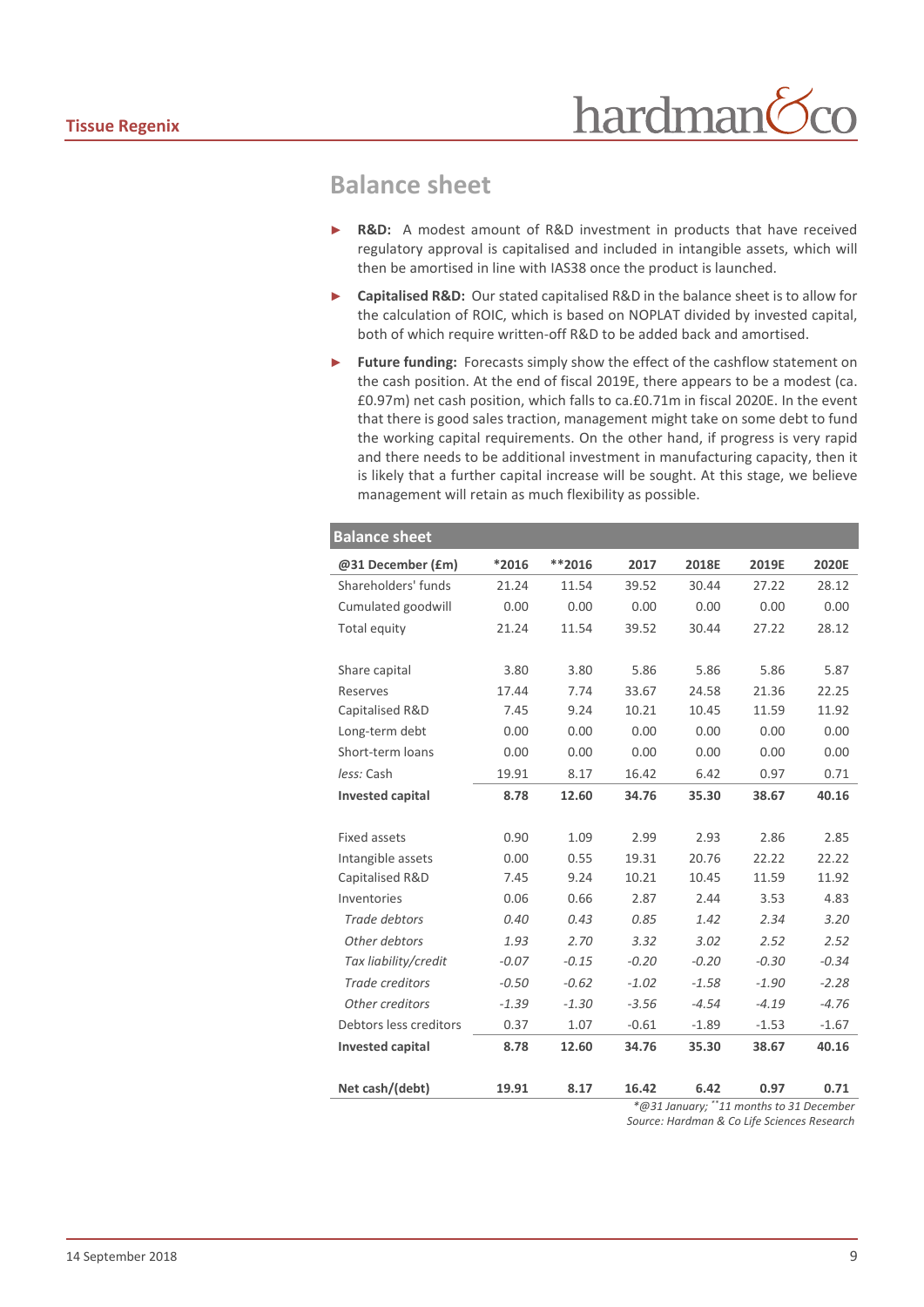## **Cashflow**

- Working capital: The working capital requirement has settled down well following the acquisition of CellRight. Forecasts suggest that there is a small working capital requirement each year, reflecting the growth of the company.
- Amortisation: The amortisation charge for the first five months of CellRight ownership was £0.23m, which will rise to £0.6m on an annualised basis.
- ► **Operating cashflow:** Forecasts suggest that operational cashflow trends towards neutral in the forecast period, in line with management's aim to reach cashflow breakeven by 2020.
- ► **Funding:** As stated earlier, forecasts show the cash requirement over the next three years. Management is retaining the flexibility to fund this requirement, either by debt, or, if business is very strong and manufacturing investment is needed, by a capital increase.

| <b>Cashflow</b>                |          |          |          |          |         |         |
|--------------------------------|----------|----------|----------|----------|---------|---------|
| Year-end Dec (£m)              | *2016    | **2016   | 2017     | 2018E    | 2019E   | 2020E   |
| <b>Underlying EBIT</b>         | $-10.11$ | $-10.85$ | $-9.69$  | $-8.90$  | $-3.43$ | 0.73    |
| Depreciation                   | 0.25     | 0.30     | 0.48     | 0.56     | 0.58    | 0.60    |
| Amortisation                   | 0.00     | 0.00     | 0.23     | 0.60     | 0.60    | 0.60    |
| <i>Inventories</i>             | $-0.03$  | $-0.60$  | $-0.50$  | $-0.07$  | $-1.09$ | $-1.29$ |
| Receivables                    | $-0.60$  | $-0.09$  | $-0.78$  | $-0.57$  | $-0.92$ | $-0.86$ |
| Payables                       | 0.86     | 0.11     | 0.04     | 0.36     | 0.32    | 0.38    |
| Change in working cap.         | 0.24     | $-0.58$  | $-1.25$  | $-0.28$  | $-1.70$ | $-1.77$ |
| Other                          | 0.00     | 0.00     | 0.00     | 0.00     | 0.00    | 0.00    |
| Company op. cashflow           | $-9.63$  | $-11.13$ | $-11.33$ | $-8.52$  | $-3.96$ | 0.17    |
| Net interest                   | 0.21     | 0.11     | 0.05     | 0.02     | 0.01    | 0.00    |
| Tax paid/received              | 0.75     | 0.32     | 1.54     | 0.85     | 0.80    | 0.50    |
| <b>Operational cashflow</b>    | $-8.67$  | $-10.70$ | $-9.74$  | $-7.65$  | $-3.14$ | 0.67    |
| Capital expenditure            | $-0.71$  | $-0.49$  | $-0.13$  | $-0.50$  | $-0.50$ | $-0.60$ |
| Sale of fixed assets           | 0.00     | 0.00     | 0.00     | 0.00     | 0.00    | 0.00    |
| <b>Free cashflow</b>           | $-9.38$  | $-11.19$ | $-9.87$  | $-8.15$  | $-3.64$ | 0.07    |
| <b>Dividends</b>               | 0.00     | 0.00     | 0.00     | 0.00     | 0.00    | 0.00    |
| Acquisitions                   | 0.00     | 0.00     | $-19.95$ | $-1.46$  | $-1.46$ | 0.00    |
| Other investments              | 0.00     | $-0.55$  | $-0.09$  | $-0.40$  | $-0.35$ | $-0.33$ |
| <b>Cashflow after invests.</b> | $-9.38$  | $-11.74$ | $-29.91$ | $-10.01$ | $-5.45$ | $-0.26$ |
| Share repurchases              | 0.00     | 0.00     | 0.00     | 0.00     | 0.00    | 0.00    |
| Share issues                   | 19.02    | 0.00     | 37.99    | 0.00     | 0.00    | 0.00    |
| Currency effect                | 0.00     | 0.00     | 0.17     | 0.00     | 0.00    | 0.00    |
| Change in net debt             | 9.65     | $-11.74$ | 8.25     | $-10.01$ | $-5.45$ | $-0.26$ |
|                                |          |          |          |          |         |         |
| Opening net cash               | 10.26    | 19.91    | 8.17     | 16.42    | 6.42    | 0.97    |
| Closing net cash               | 19.91    | 8.17     | 16.42    | 6.42     | 0.97    | 0.71    |
| Hardman FCF/share (p)          | $-1.17$  | $-1.41$  | $-1.06$  | $-0.65$  | $-0.27$ | 0.06    |

*\*Year to 31 January, \*\*11 months to 31 December Source: Hardman & Co Life Sciences Research*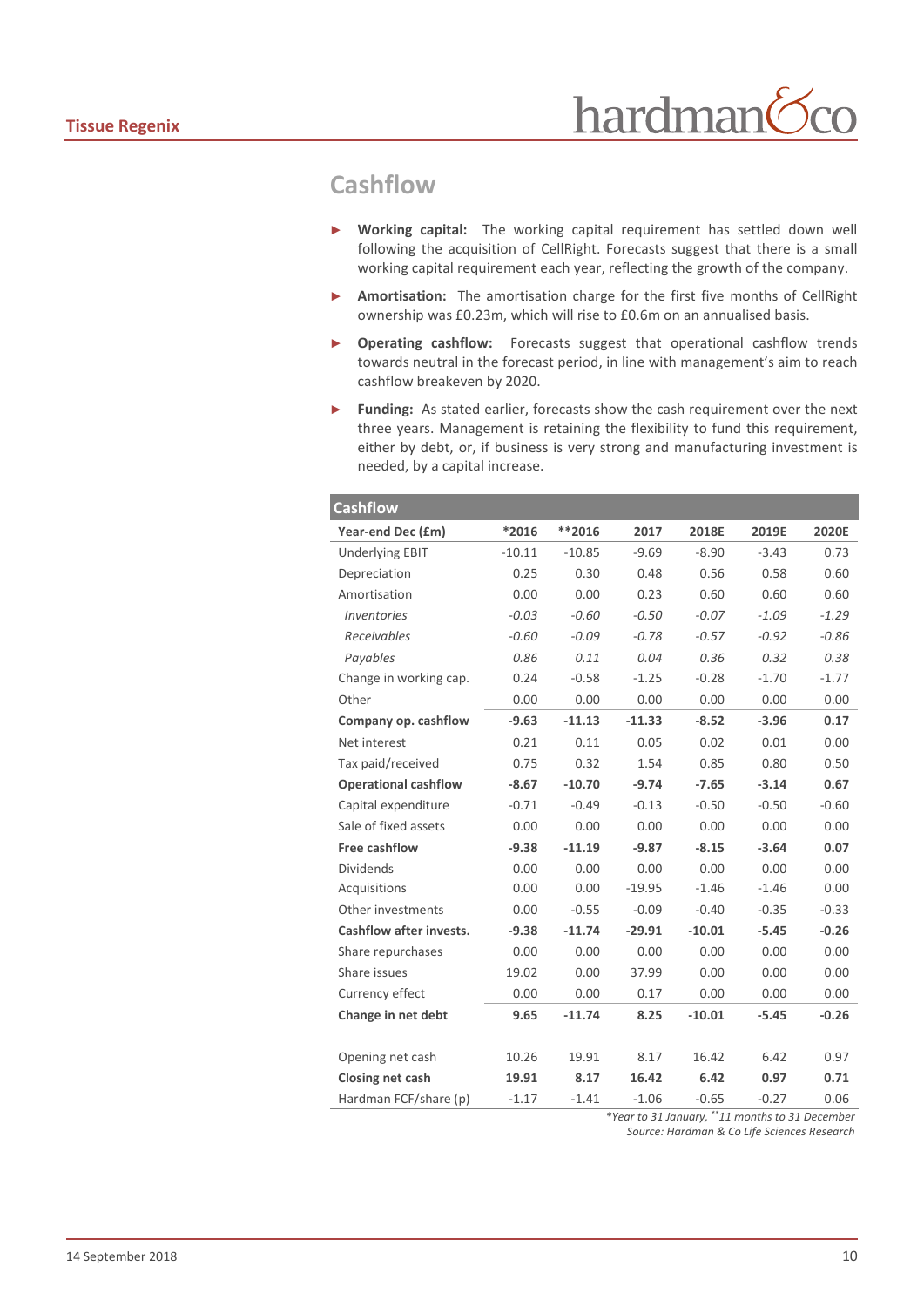## **Changes to forecasts**

- **Operating divisions:** Sales from all three operating divisions were above our expectations for 1H'18. Since both the biosurgery and orthopaedics divisions were affected by stocking orders on signing new distribution agreements in 1H'18, we have not altered our forecasts for the full year for these divisions. We have, however, lifted our full-year forecasts for the GBM-V division, from €2.00m/£1.77m to €2.10m/£1.84m.
- Sales: The impact from the adjustment to our GBM-V sales forecasts and updating the U\$:£ exchange rate is a modest uplift on our FY'18 group sales forecasts by 4.6% to 11.8m. The improvement knocks through to sales in future years within the forecast period.
- **EBIT:** The above results in an improvement in our FY18 EBIT forecast by 16.3% to -£8.9m, which is further affected by the decrease in our expectations for SGA costs in the next two years.

| <b>Changes to forecasts</b> |         |                   |            |          |                   |            |           |
|-----------------------------|---------|-------------------|------------|----------|-------------------|------------|-----------|
| <b>Year-end Dec</b>         | 2017    | ----- 2018E ----- |            | Change   | ----- 2019E ----- |            | Change    |
| $f$ (£m)                    | actual  | *Old              | <b>New</b> | %        | *Old              | <b>New</b> | %         |
| <b>Sales</b>                | 5.23    | 11.28             | 11.80      | 4.6%     | 18.68             | 19.50      | 4.4%      |
| COGS                        | $-2.63$ | $-5.13$           | $-5.16$    | 0.6%     | $-7.80$           | $-7.86$    | 0.8%      |
| SG&A                        |         | $-9.61 - 12.78$   | $-11.55$   | $-9.6%$  | $-12.82$          | $-11.58$   | $-9.7%$   |
| <b>Underlying EBIT</b>      |         | $-9.69 - 10.63$   | $-8.90$    | $-16.3%$ | $-5.43$           | $-3.43$    | $-36.8%$  |
| Stat. operating profit      |         | $-10.82 - 10.73$  | $-9.90$    | $-7.7%$  | $-5.52$           | $-3.93$    | $-28.8%$  |
| Pre-tax profit              |         | $-9.64 - 10.60$   | $-8.88$    | $-16.2%$ | $-5.42$           | $-3.42$    | $-36.9%$  |
| $U/$ lying EPS (p)          | $-0.86$ | $-0.84$           | $-0.69$    | $-17.9%$ | $-0.40$           | $-0.23$    | $-42.5%$  |
| Free cashflow               | $-9.87$ | $-10.73$          | $-8.15$    | $-24.0%$ | $-5.53$           | $-3.64$    | $-34.2%$  |
| Net (debt)/cash             | 16.42   | 5.28              | 6.42       | 21.6%    | $-2.14$           | 0.97       | $-145.3%$ |

*\*From Hardman & Co Life Sciences research report published 2 August 2018 Source: Hardman & Co Life Sciences Research*